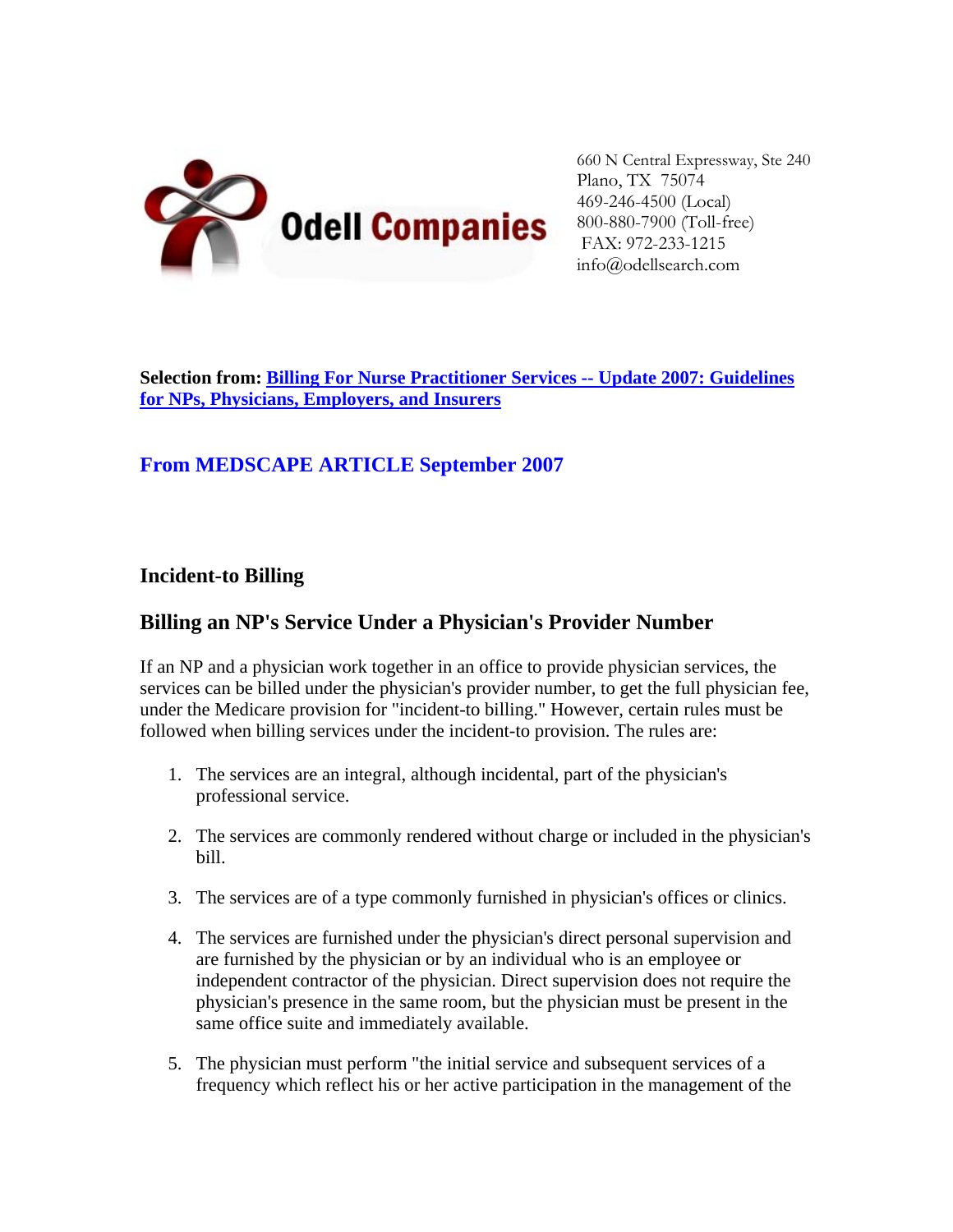course of treatment."

6. The physician or other provider under whose name and number the bill is submitted must be the individual present in the office suite when the service is provided.

The incident-to rules are stated in the *Medicare Benefit Policy Manual*, Chapter 15, Sections 60.1 to 60.3.

# **Incident-to Billing -- Appropriate Use**

A physician evaluates a patient and diagnoses hypertension. The physician initiates treatment. The physician employs an NP. The NP conducts follow-up visits with the patient, monitoring and treating the hypertension over weeks, months, or years. The physician sees the patient every third visit, under a policy adopted by the practice. The NP's work may be billed under the physician's provider number, and the practice will receive 100% of the physician's fee schedule rate for the services performed by the NP.

# **Incident-to Billing -- Appropriate Use Unclear**

If the scenario described above continued, but one day the hypertensive patient arrived for a follow-up visit with the NP and announced a new complaint of sinusitis, for example, it is not clear that incident-to billing would be appropriate. There are differing interpretations among clinicians and auditors of the phrase "the physician must perform the initial service," found in the "incident-to" rules. Some clinicians may interpret this rule to mean that only the first visit to the practice must be conducted by the physician. Others interpret "perform the initial service" to mean that when there is a new problem, the NP must either bill under his or her own number or refer the patient back to the physician.

The Centers for Medicare & Medicaid Services (CMS) has not defined "initial service." Neither has CMS clarified the phrase "subsequent services of a frequency which reflect [the physician's] active participation in the management of the course of treatment." "Active participation" may mean different things to different clinicians, auditors, and administrators. For example, active participation may mean chart review, or face-to-face visits, depending upon the reader's interpretation.

### **Incident-to Billing -- Illegal Use**

A physician employs an NP to work in a satellite office. The physician is never present. Incident-to billing is inappropriate, as the requirements are not met. However, the NP's services may be billed under the NP's provider number, and Medicare will pay 85% of the physician rate for the services.

### **Billing Shared Visits**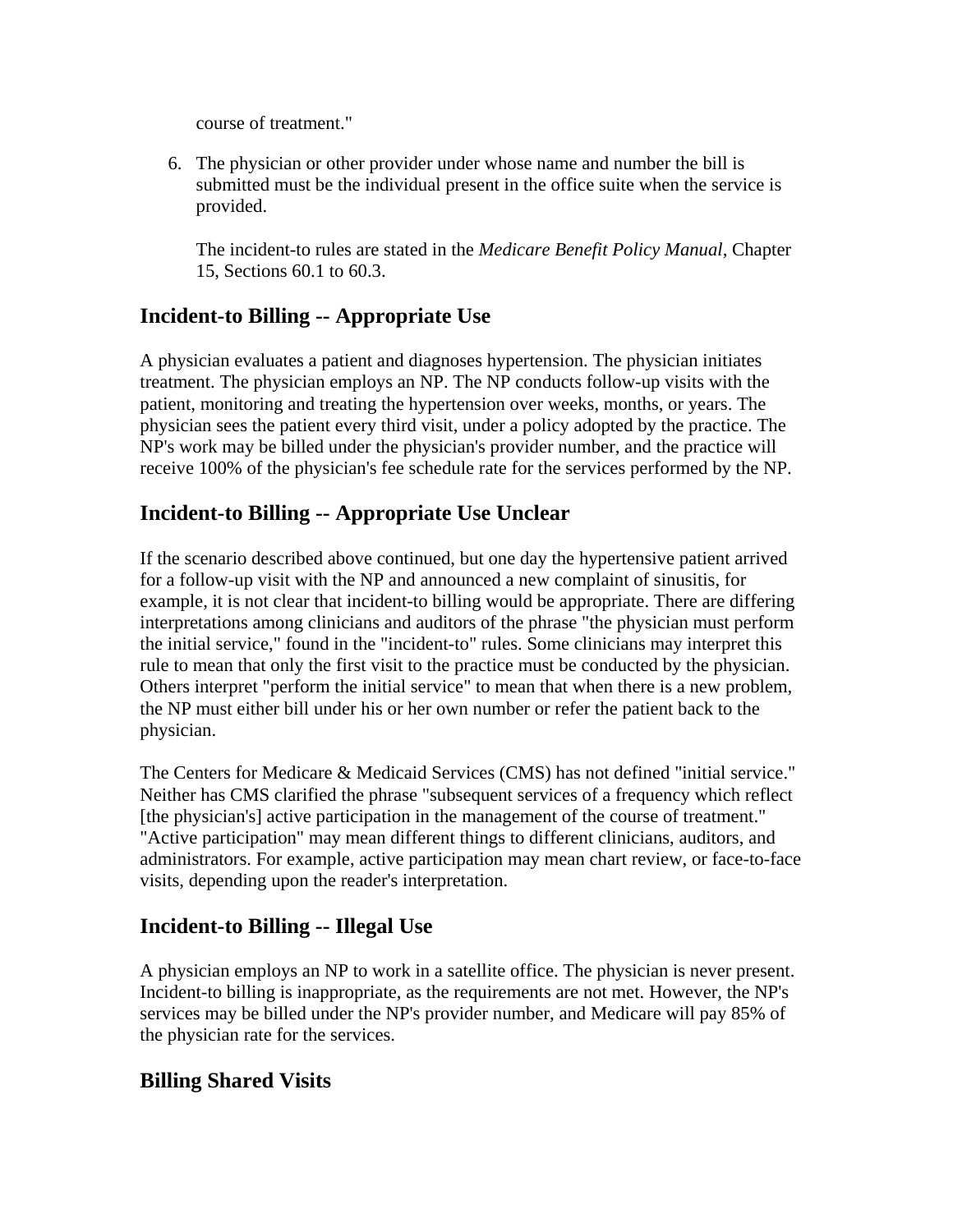If an NP performs and documents physician services in a hospital (inpatient, outpatient, or emergency department) and a physician provides and documents any face-to-face portion of the evaluation/management encounter that day, the evaluation/management service may be billed under the physician's provider number. However, if there was *no face-to-face encounter* between the patient and the physician (even if the physician reviewed the medical record), then the service must be billed under the NP's provider number $^{[3]}$ 

It is fairly common for an NP to evaluate a hospitalized patient in the morning, with the physician who employs the NP following up later in the day with a face-to-face visit with the patient. In that case, either the physician or the NP may report the service.

CMS has adopted a similar approach when 2 physicians from the same practice see a hospitalized patient on the same day. According to the *Medicare Claims Processing Manual*, Chapter 12, Section 30.6.5:

If more than one evaluation and management (face-to-face) service is provided on the same day to the same patient by the same physician or more than one physician in the same specialty in the same group, only one evaluation and management service may be reported unless the evaluation and management services are for unrelated problems. Instead of billing separately, the physicians should select a level of service representative of the combined visits and submit the appropriate code for that level.

These rules apply to Medicare only, unless other payers specifically adopt Medicare's rules. There is no law governing commercial payers on this matter.

The following is an example of appropriate shared billing:

• NP visits Patient A in the morning of the patient's second hospital day and performs a detailed examination and medical decision-making of high complexity. Later that day, a physician in the same practice visits Patient A and checks the patient's pupillary reaction. The NP's and physician's work is combined and the visit is billed as Level 3 subsequent hospital care, under the physician's provider number.

**What** *not* **to do.** The following billing practices are clearly inappropriate, under the rules on billing shared visits:

- Practice bills an NP's evaluation/management service to an emergency room patient under the provider number of a physician employed by the same practice without the physician ever having a face-to-face encounter with the patient.
- Private practice bills the work of an NP employed by the hospital.

**What to do.** Adopt one of these policies for patients covered by Medicare: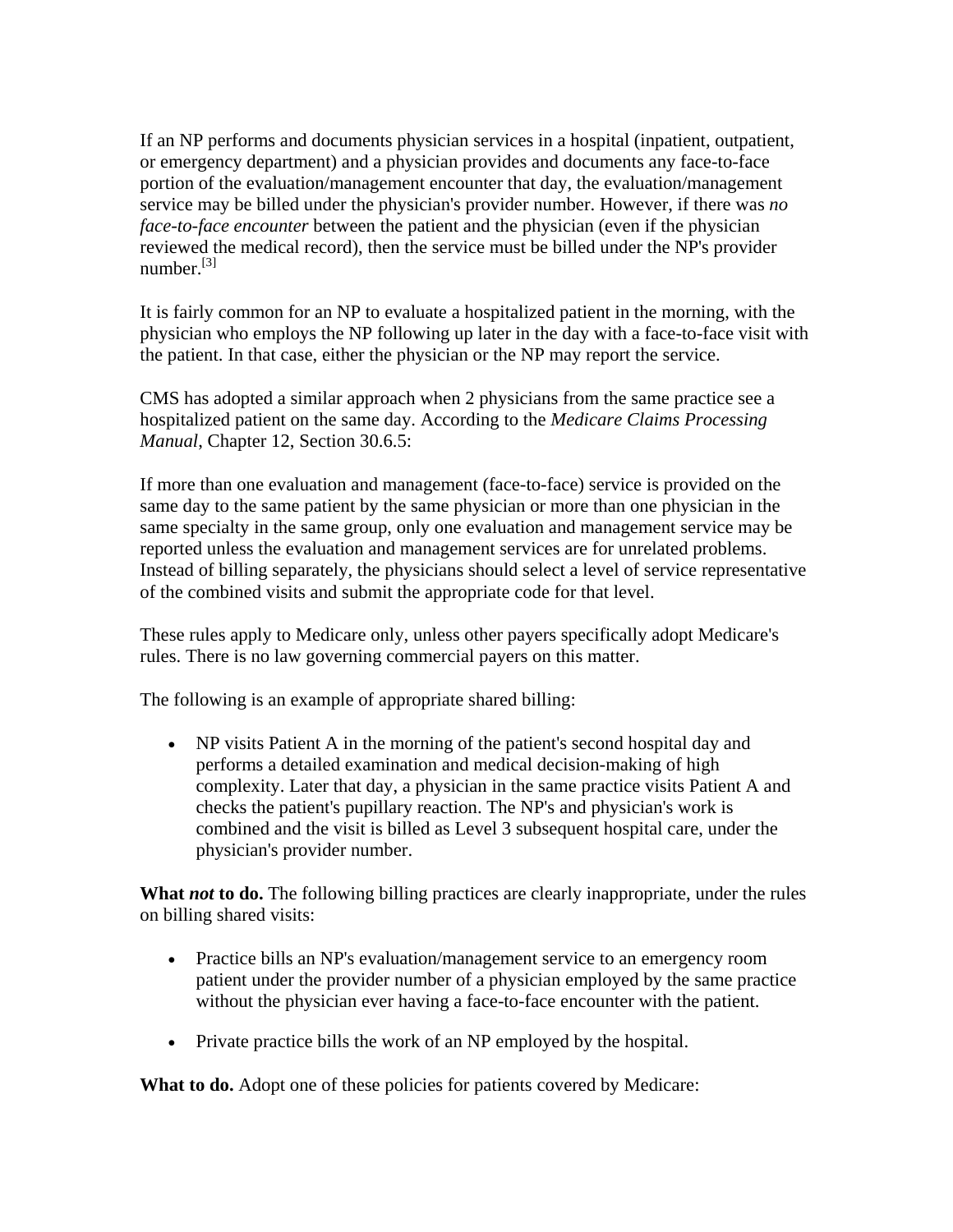- Policy A: Bill any and all visits performed by an NP under the NP's provider number. If adopting this policy, a physician need not evaluate a patient daily, under Medicare's rules. However, a physician will need to be the "attending physician," who directs the care of the hospitalized patient, to conform with Medicare's conditions of participation regarding hospitals.
- Policy B: Bill an NP's services to hospitalized patients under the provider number of a physician in the practice if that physician has seen the patient, face to face, that day. The physician must document in the hospital record his/her face-to-face encounter. The CPT code billed may reflect both the NP's services and the physician's services.

### **Billing an Assistant's Services Under an NP's Provider Number**

A medical practice may bill the services of a non-NP incident to an NP's services (ie, bill an assistant's services under an NP's provider number) if the rules for incident-to billing are followed. For example, if an NP sees a patient and orders an electrocardiogram (EKG), and an office technician performs the test, the NP may bill for the EKG as if the NP had performed it, under the incident-to billing provision.

#### **More Payer Considerations**

### **Services for Which a Physician Can Bill Medicare**

Medicare operates 2 programs, Medicare Part A and Medicare Part B. Part A covers hospitalization, skilled nursing facility services, and some home health services. Part B covers physician services, outpatient hospital services, laboratory procedures, medical equipment, and some home health expenses.

NPs may bill Medicare Part B for services that would be physician services if performed by a physician, but that are performed by an NP. Medicare defines physician services as diagnosis, therapy, surgery consultation, and care plan oversight. Specifically, physician services are those that can be described by a Current Procedural Terminology (CPT)  $code^{[4]}$  and an International Classification of Diseases, 9th revision (ICD-9) code.<sup>[5]</sup>

A service that does not meet Medicare's definition of a "physician service" will not be reimbursed. For example, health services that are within the realm of nursing but are not "physician services" are not covered under Medicare Part B. Furthermore, Medicare does not reimburse for all physician services. For example, yearly physical examinations and counseling for well patients are assumed by the general public to be physician services, but these services are not within Medicare's definition of covered services. For a list of noncovered services, contact the local [Medicare Carrier](http://www.medicare.gov/Contacts/Home.asp).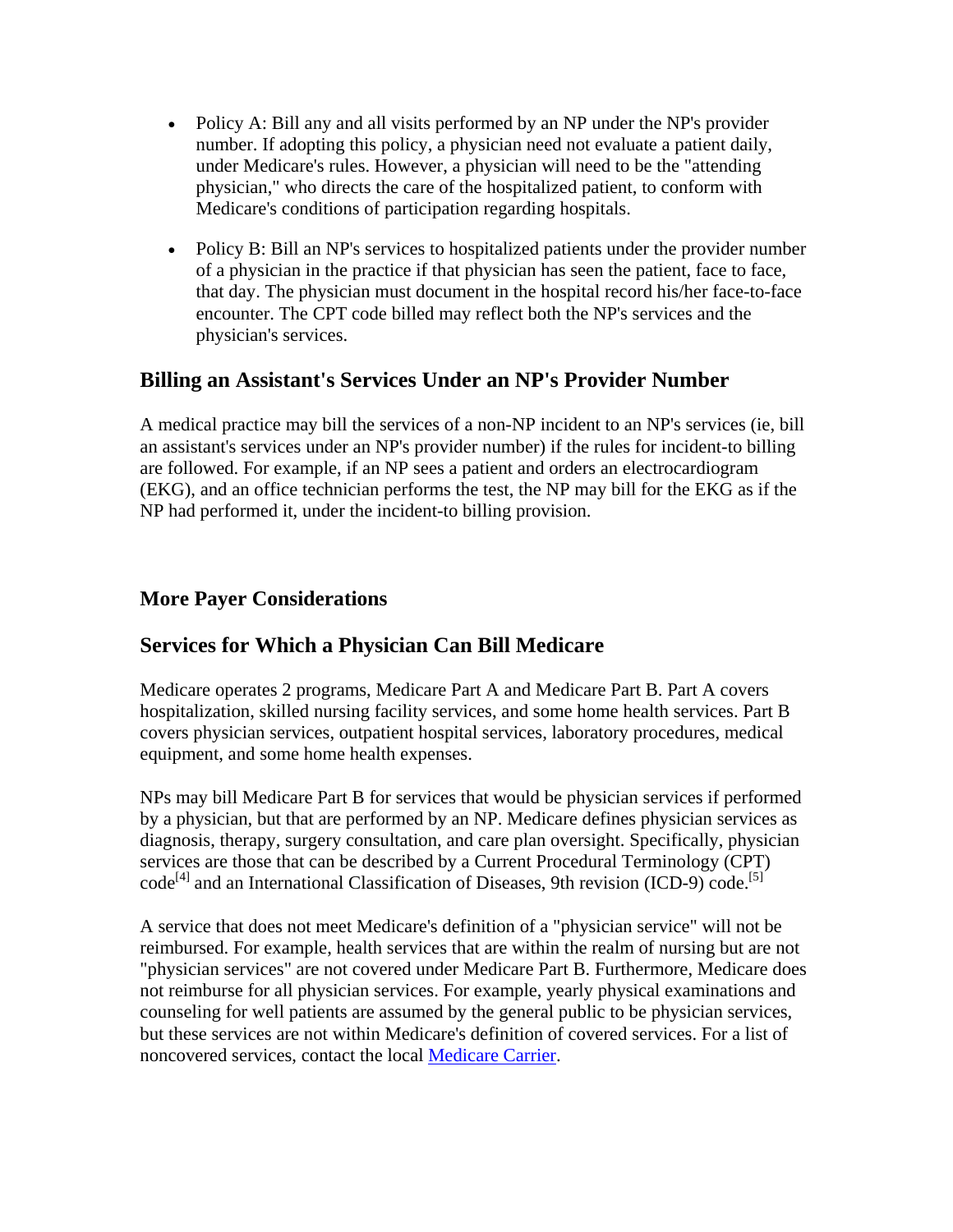# **Medicare Requirement for Collaboration**

Federal law defines "collaboration" as "a process in which an NP works with a physician to deliver healthcare services within the scope of the practitioner's professional expertise, with medical direction and appropriate supervision as provided for in jointly developed guidelines or other mechanism as defined by the law of the State in which the services are performed."<sup>[6]</sup> States vary in their requirements for collaboration between physician and NP. Check your own State Board of Nursing requirements.<sup>[7]</sup>

In 8 states, there is no requirement that an NP have a formal agreement with a physician or other healthcare provider promising collaboration or supervision. For example, Oregon law states: "The NP is responsible for recognizing limits of knowledge and experience, and for resolving situations beyond his/her NP expertise by consulting with or referring clients to other healthcare providers."[8] However, most states require NPs to have a collaborative agreement with a physician. And, while Medicare generally defers to state law requirements, federal law requires that an NP billing Medicare have a collaborative relationship with a physician. So, even in Oregon, an NP must establish a collaborative connection with a physician. For the law of each state on collaboration requirements, query the [state board of nursing](http://www.medscape.com/viewarticle/482270).<sup>[7]</sup>

Question 3:

Which one of the following scenarios is *not true*?

Your colleagues responded:

- 15% Under Medicare, a physician may bill for shared visits if an NP employed by the physician performs and documents evaluation/management services in a hospital (inpatient, outpatient, or emergency) department, and the physician has a face-toface visit with the patient the same day.
- 12% Under Medicare, an NP may bill for services if the NP evaluates and manages a hospitalized patient.
- 72% Under Medicare, the NP may bill for "incident-to" services while under contract with a physician group, even if the physician is never present.

You answered:

Under Medicare, an NP may bill for services if the NP evaluates and manages a hospitalized patient.

*This statement is true.*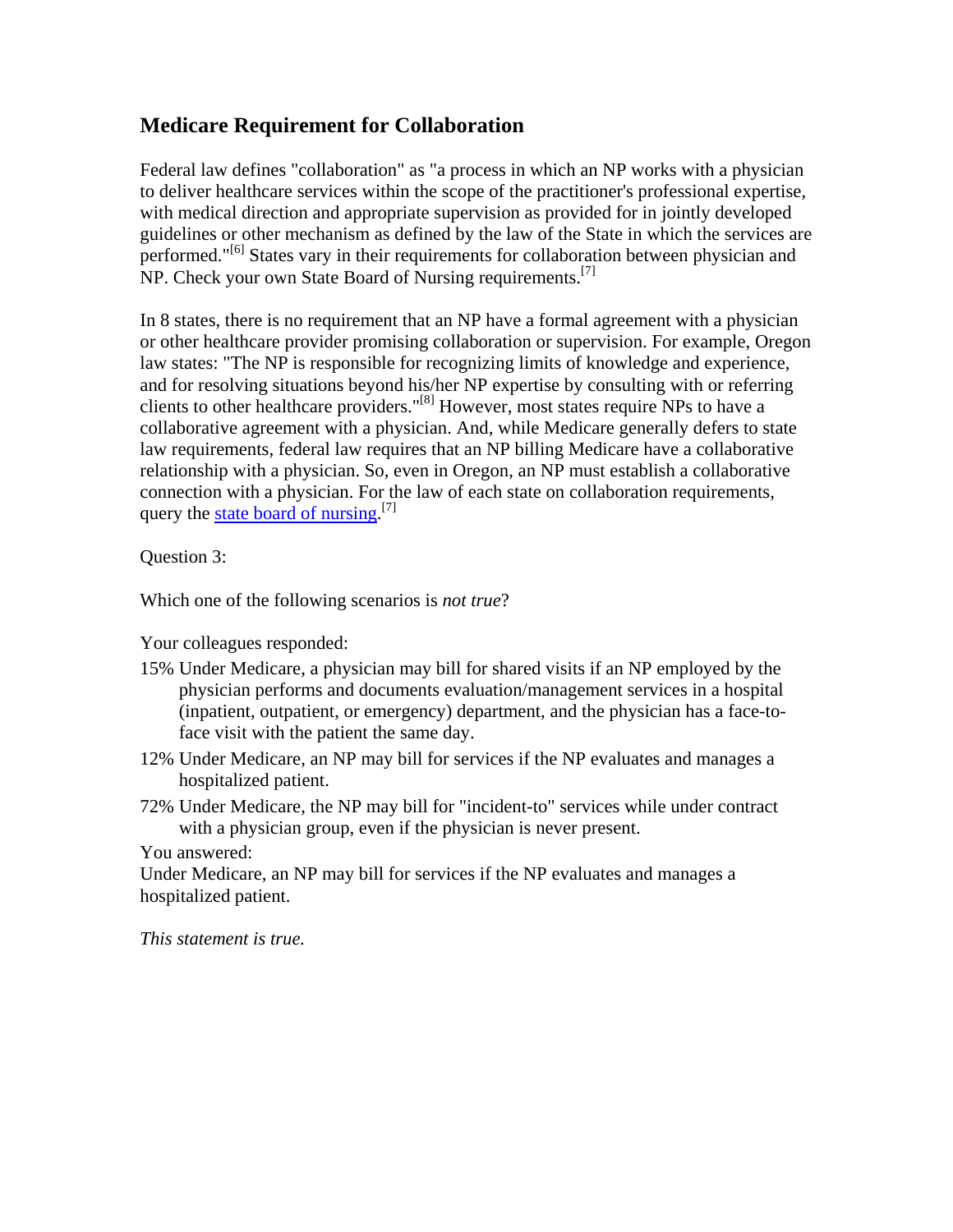### **NP Services as Defined by Medicare**

Medicare defers to states' laws authorizing the scope of practice of NPs (ie, the types of services an NP may perform under state law). Each state defines the scope of practice for NPs in its nurse practice act. For scope of practice, contact the [state board of nursing](http://www.medscape.com/viewarticle/482270).<sup>[7]</sup>

For example, Oregon law states: "The nurse practitioner is independently responsible and accountable for the continuous and comprehensive management of a broad range of health care, which may include:

- promotion and maintenance of health
- prevention of illness and disability
- assessment of clients, synthesis and analysis of data and application of nursing principles and therapeutic modalities
- management of health care during acute and chronic phases of illness
- admission of his/her clients to hospitals and long term care facilities and management of client care in these facilities
- counseling
- consultation and/or collaboration with other care providers and community resources
- referral to other health care providers and community resources
- management and coordination of care
- use of research skills
- diagnosis of health/illness status
- prescription and/or administration of therapeutic devices and measures including legend drugs and controlled substances...consistent with the definition of the practitioner's specialty category and scope of practice."<sup>[8]</sup>

Some states' laws are not as clear as Oregon's. Variation and vague language in state laws led the federal agency responsible for prosecuting Medicare fraud to complain that "most scopes of practice contain only a general statement about the responsibilities, educational requirements and a non-specific list of allowed duties and do not explicitly identify services that are complex or beyond their scope. Carriers voice concerns over nonphysician practitioners performing such services as surgery and endoscopies. Further, when a service is not addressed in a scope, it cannot be assumed that a non-physician practitioner cannot provide that service.  $\mathbb{P}^{[9]}$  Nevertheless, the CMS continues to defer to state laws on scope of practice.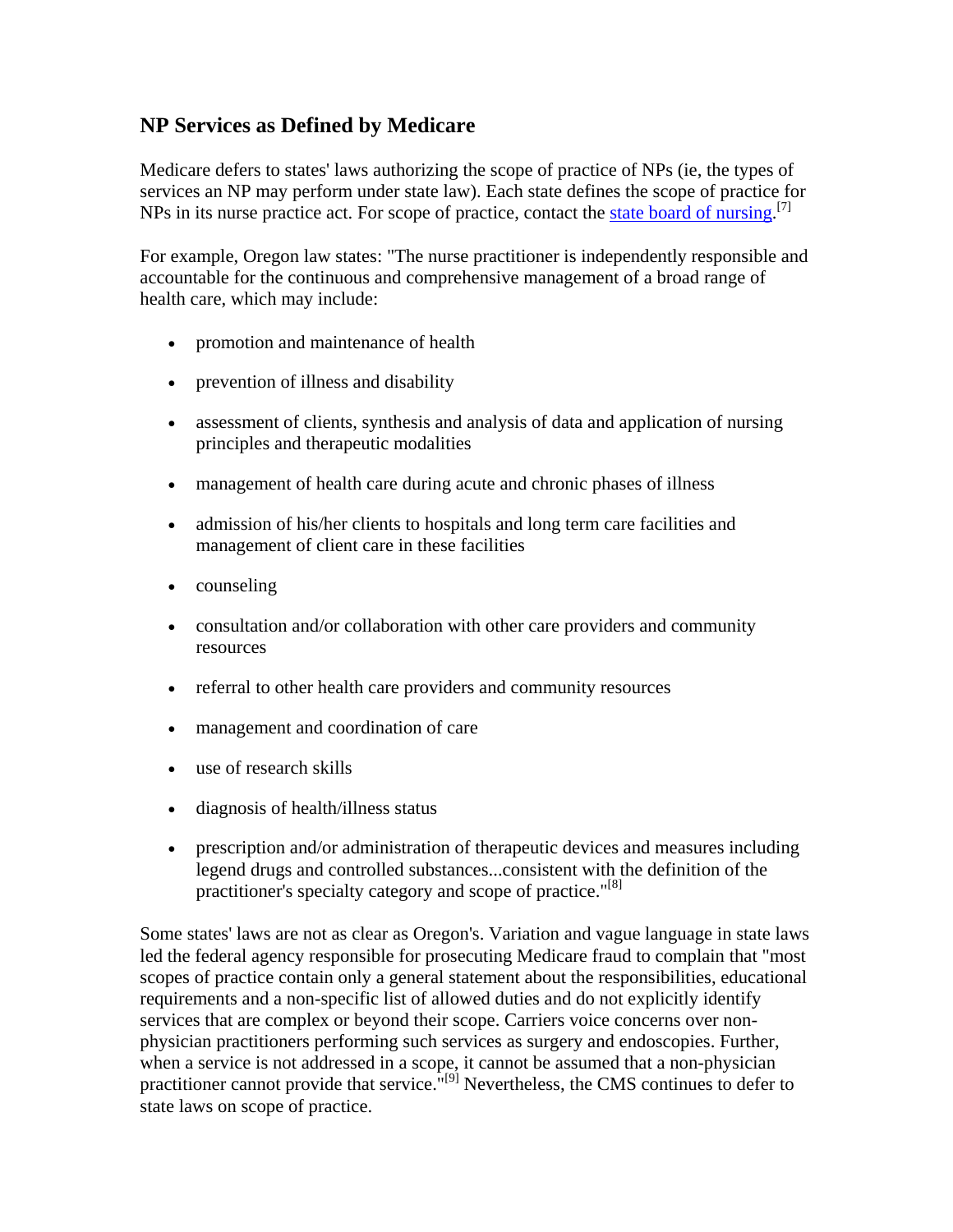### **Prohibition Against Dual Payments**

Medicare requires that a practice or facility billing Medicare for NP services ascertain that "no other facility or provider has charged for the furnishing of services." If a hospital or nursing facility is being reimbursed under a cost report for an NP's salary, the hospital or facility should not be billing the NP's services separately. Additionally, physician practices and NPs must coordinate billing to avoid seeking duplicate payments.

**Hospital may be reimbursed for NP's salary through Medicare, Part A.** There is potential for billing NP services when a hospital employs an NP to provide a variety of medical services to inpatients. There also is potential for double billing. The hospital must make a choice about the method of seeking reimbursement from Medicare for the NP's services. If a hospital includes the NP's salary on the Medicare cost report (seeking payment under Medicare Part A) and if the hospital receives any reimbursement under that cost report, then the hospital may not bill the NP's services to Medicare under Medicare Part B (physician's services). On the other hand, if the NP's salary is not on the cost report, or the hospital receives no reimbursement from Medicare under the cost report, then the hospital may bill Medicare for the NP's services to patients as physician services under Medicare Part B, assuming no other provider has billed those services.

In the past several years, the Medicare payment system for hospitals has gradually changed from reimbursement for reasonable costs (as stated in annual cost reports) to prospective payment based on diagnostic related groups. As hospitals have diminished opportunity to recoup NP salaries under the cost reports, it becomes more important to bill NP services where possible under Part B.

**Practice employs physicians and NPs.** Potential for overlap of physician and NP services occurs when a medical practice employs an NP to evaluate, manage, and provide consultations on hospitalized patients. A physician employed by the practice may evaluate the same hospitalized patient as the NP on the same day and perform some of the same history, examination, and medical decision-making services. The practice may submit only 1 charge for those services. The practice may bill under either the physician's provider number or the NP's provider number.

**Applying physician rules to billing NP services.** The laws and guidelines applicable to physicians billing Medicare apply to NPs. Those rules include the following:

- 1. Services must be medically necessary;
- 2. Services must have been provided as billed, as supported by the medical record;
- 3. The clinician providing the service must have a Medicare provider number;
- 4. The entity seeking payment must submit a Centers for Medicare & Medicaid Services -- CMS 1500 form, appropriately completed;
- 5. The entity seeking payment must accept Medicare's rates;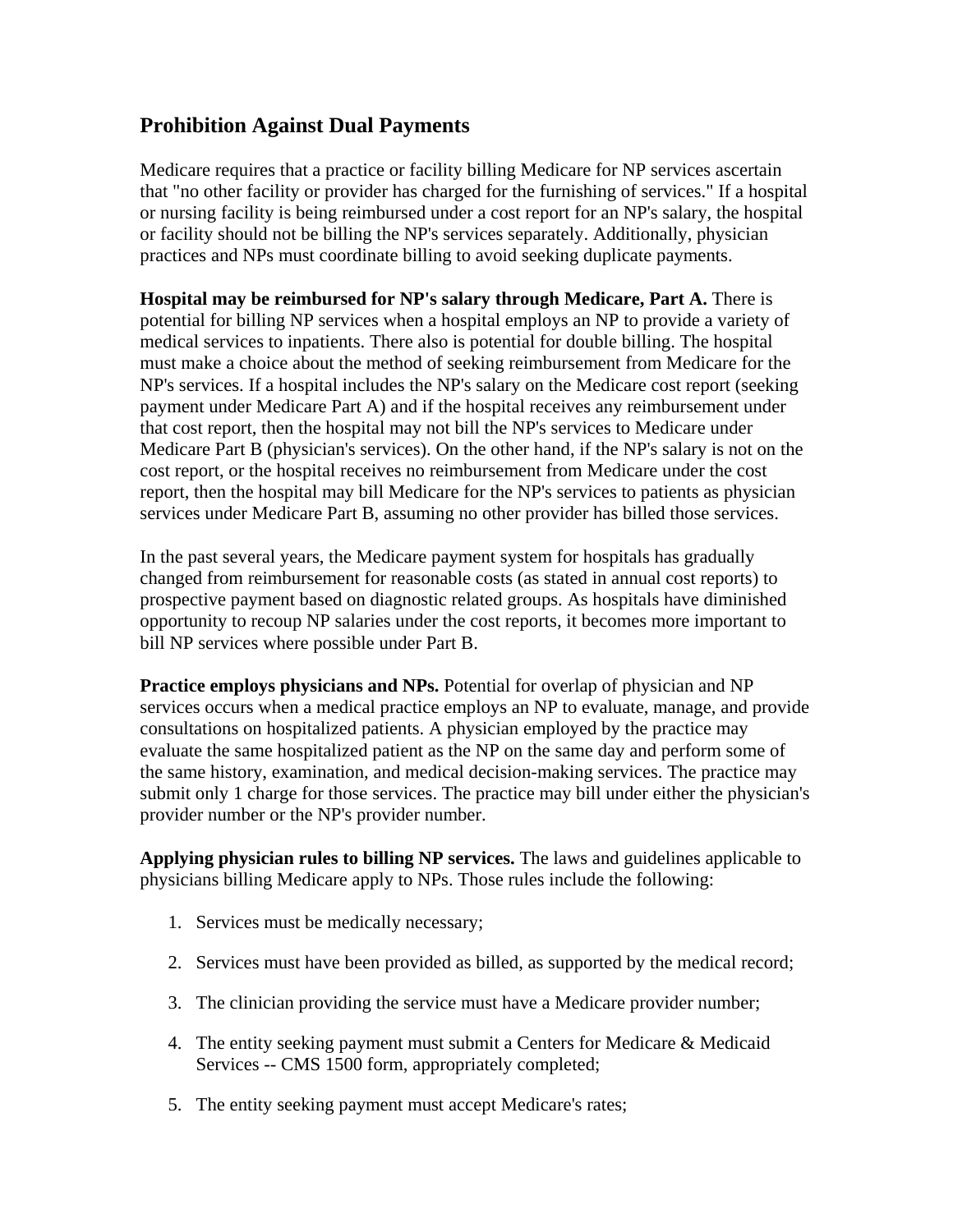- 6. Providers may not provide kickbacks for referrals\*;
- 7. Services must be billed under the provider number of the clinician performing the service, unless incident-to or shared-visit rules are followed; and
- 8. Medicare will pay only certain parties.

(\* It is illegal to solicit, pay, offer, or receive any remuneration, in cash or in kind, for the referral or to induce the referral of a patient, or for ordering, providing, recommending, or arranging for the provision of any service payable by federal healthcare programs. The federal antikickback rules apply to NPs.)

**Reassignment: Medicare will pay only specified parties.** An NP can reassign his or her right to receive Medicare payments to an employer or an entity with which the NP has an independent contract, under the following conditions:

- The entity doing the billing must be a Medicare provider.
- The NP and entity doing the billing must be parties to a contract that reassigns the right to be paid from the NP to the entity doing the billing.
- The entity receiving payment and the NP furnishing the services will be jointly and severally responsible for any Medicare overpayment to that entity.
- The NP furnishing the service shall have unrestricted access to claims submitted by an entity for services provided by that person.<sup>[10]</sup>

Note that the requirement that the NP have unrestricted access to claims submitted by the entity doing the billing is applicable only to independent contractors. At present, employed NPs do not have the right to unrestricted access to claims submitted by their employers.

**Obtaining a provider number.** NPs, like physicians, apply for Medicare provider status by filling out and submitting an individual [application form](http://www.cms.hhs.gov/cmsforms/downloads/cms855i.pdf) CMS 855i. While awaiting action on the NP's provider application, the practice should hold bills until the provider number arrives, then fill in the number and submit. Beware that Medicare will pay batched and held bills only if the NP's application for provider number is accepted. There is at least one case of an NP who applied for Medicare provider status and, while awaiting approval, performed services for patients covered by Medicare. She performed a significant volume of services before Medicare notified the NP that she did not qualify for a provider number. All of the services the NP performed for the patients covered by Medicare went uncompensated.

Question 4:

Which of the following statements about dual payments is *false*?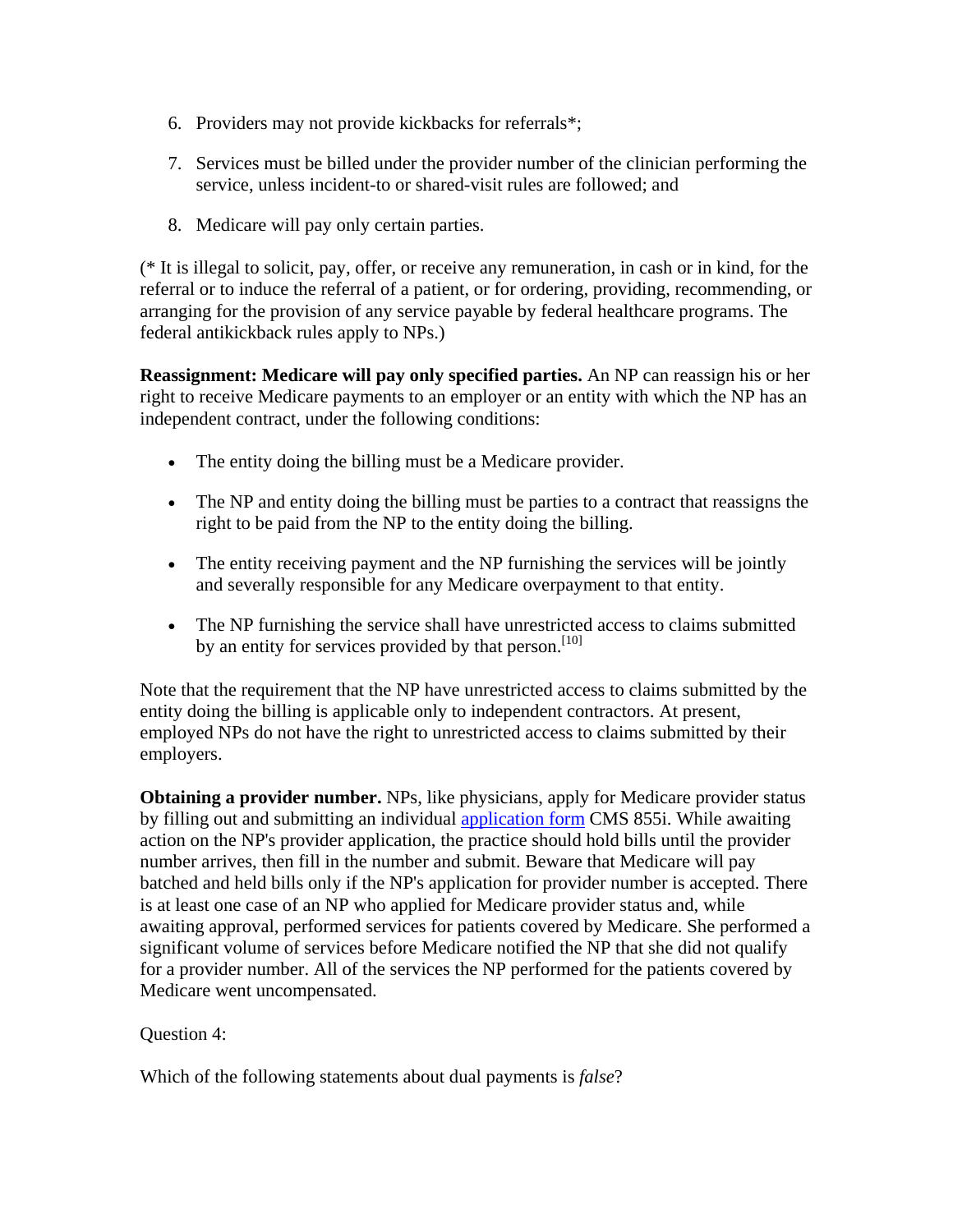Your colleagues responded:

- 7% Medicare requires that a practice or facility billing Medicare for NP services ascertain that "no other facility or provider has charged for the furnishing of services."
- 79% If a hospital or nursing facility is being reimbursed under a Medicare cost report for an NP's salary, the hospital or facility should be billing the NP's services separately.
- 12% Physician practices and NPs must coordinate billing to avoid seeking duplicate payments.

You answered:

If a hospital or nursing facility is being reimbursed under a Medicare cost report for an NP's salary, the hospital or facility should be billing the NP's services separately.

*This is the correct answer; this statement is false. The hospital or facility should not be billing the NP's services. If a hospital includes the NP's salary on the Medicare cost report (seeking payment under Medicare Part A) and if the hospital receives any reimbursement under that cost report, then the hospital may not bill the NP's services to Medicare under Medicare Part B (physician's services).*

### **More Billing Considerations: NP Services in Various Settings**

### **Billing Home Visits Conducted by an NP**

Because NPs are authorized by law to perform both nursing and physician services, it is important to keep the distinction clearly in mind when an NP provides a home visit. If an NP is performing a service billable to Medicare Part B as a physician service -- in general, a service described by a code found in  $CPT<sup>[4]</sup>$  made necessary by a diagnosis described by an ICD-9 code<sup>[5]</sup> -- to a patient in his or her home, the NP does not need a physician's order to perform the visit and could bill Medicare under the NP's provider number.

However, if an NP is providing nursing services -- billable under Medicare Part A -- the NP would need a physician's order for the home visit, the visit would need to be conducted through a home care agency enrolled as a Medicare provider, and the bill would be submitted by and paid to the agency under the prospective payment system.

### **Billing Nursing Home Visits Conducted by an NP**

An NP may bill Medicare for physician services the NP performs in a nursing home with the following provisos:

1. An NP may not perform the initial comprehensive visit, unless the following requirements are met: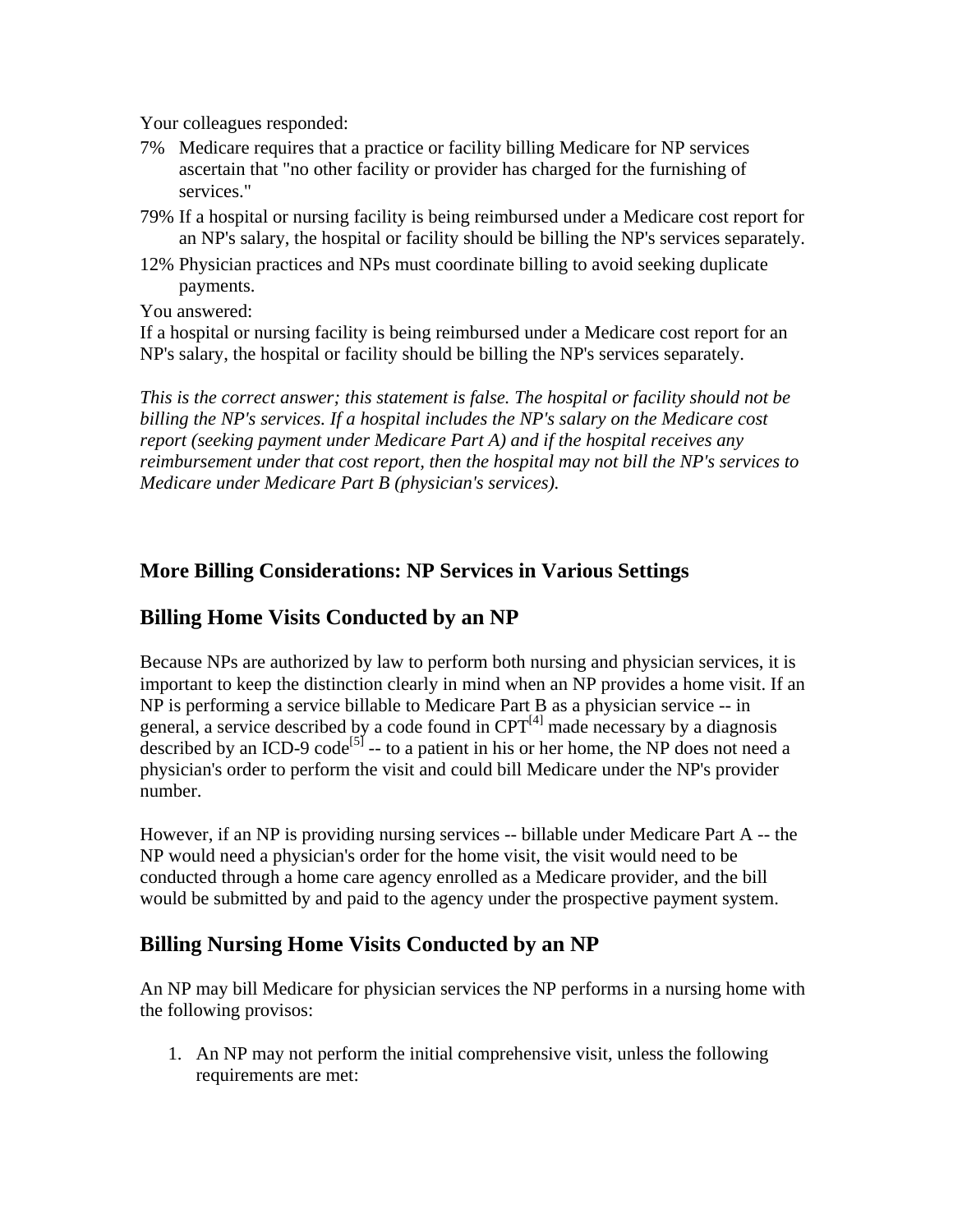- o The NP is performing that service for a patient in a nursing facility (as compared with a skilled nursing facility);
- o The NP is not an employee of the nursing facility;
- o State law permits an NP to perform this service;
- o The service is within the scope of practice of an NP under state law;
- o A physician has delegated this service to the NP; and
- o The NP is working in collaboration with a physician.
- 2. If a patient admitted to a nursing facility or skilled nursing facility needs an evaluation and management visit for an illness or injury before a physician performs the initial comprehensive visit, an NP may perform that procedure and bill under the CPT codes for subsequent evaluation and management.
- 3. In a nursing facility, an NP may conduct all "required physician visits" (ie, a visit every 30 days for the first 90 days after admission, then once every 60 days) if the state authorizes NPs to do so, if a physician responsible for the visits delegates the visits to an NP, if the NP is not employed by the nursing facility, and if the NP is working in collaboration with a physician.
- 4. In a skilled nursing facility, an NP may alternate "required physician visits" with a physician.
- 5. An NP who is self-employed or who is employed by a nursing facility may conduct and bill for visits to evaluate and manage illnesses of patients in the nursing facility, as medically necessary. [11]
- 6. An NP may perform and bill consultations, if ordered by a clinician with the authority to order consultations.[12]

Note that state survey and certification requirements may exceed Medicare's billing requirements.

# **Billing Hospital Visits and Procedures Conducted by an NP**

In recent years, hospitals and physician groups have been hiring NPs to take care of hospitalized patients, and programs that educate acute care NPs have proliferated. An NP may provide physician services to a hospitalized patient if the services are within the scope of practice of an NP under state law or if a physician delegates to the NP the authority to perform the services. See the section, "NP Services as Defined by Medicare."

Generally, evaluation and management of acute and chronic illnesses are within an NP's scope of practice under state law. States may also authorize NPs to perform diagnostic and therapeutic procedures. Where state law is silent or unclear, an NP may perform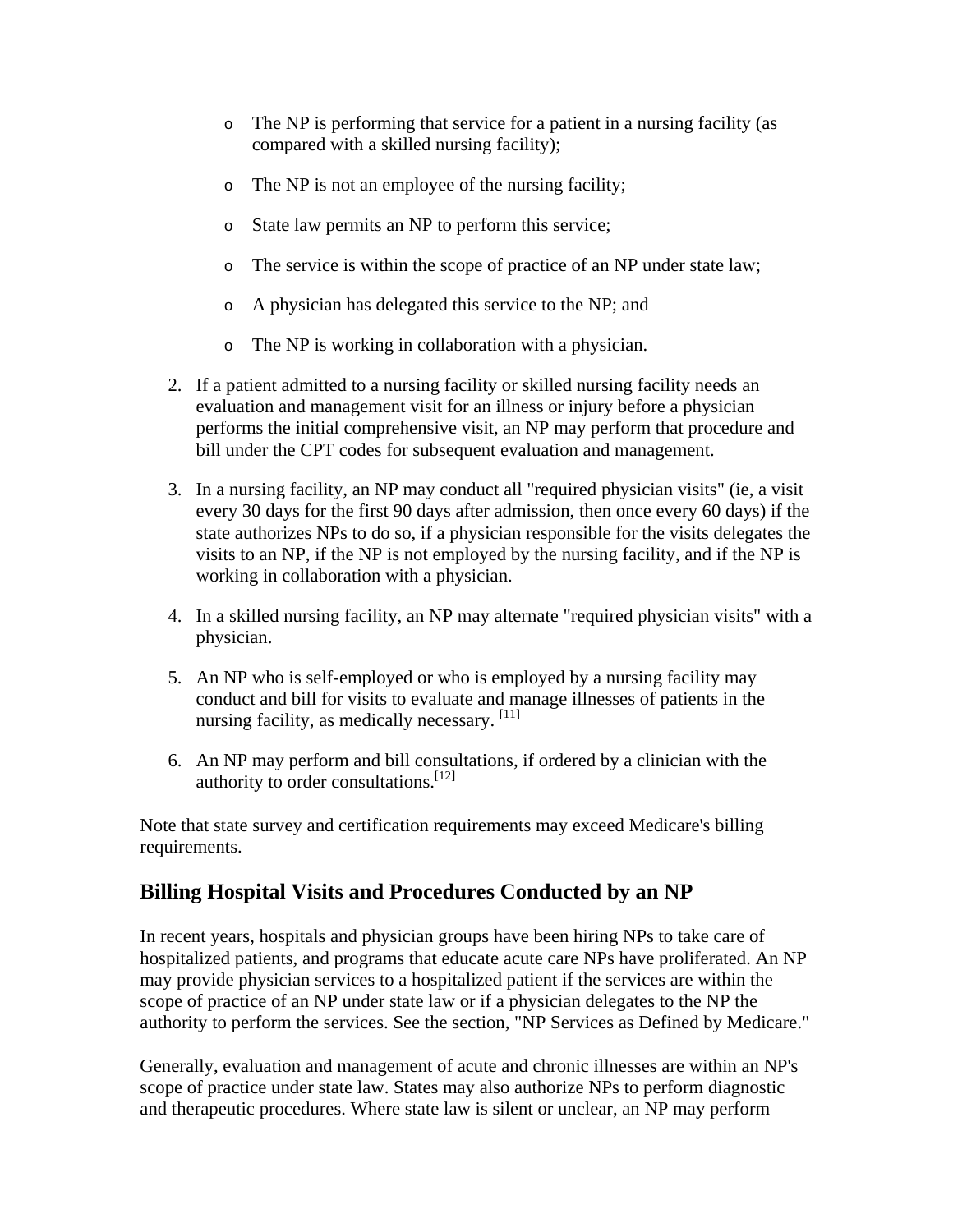procedures specifically delegated by a physician. For state law, contact the state board of [nursing](http://www.medscape.com/viewarticle/482270).<sup>[7]</sup>

NPs are not free to take over the care of hospitalized patients on their own, however, even in permissive states like Oregon. A physician must be involved in the process of care for hospitalized patients because, under federal law governing hospitals, a hospital must require that "every patient be under the care of a physician."

The general conditions for billing Medicare for physician services performed by NPs in hospitals are:

- 1. The services must be billed under the NP's provider number, unless the requirements for "shared visits" are met.
- 2. If an NP is an employee of a hospital and the NP's salary is included in the hospital cost report, and if the hospital receives reimbursement from Medicare under the cost report, then the services of that NP may not be billed to Medicare under Part B.
- 3. If the services an NP is providing are part of a surgical or maternity package, reimbursed under a global fee, and if a surgeon or obstetrician has billed the global fee, then the NP's services may not be billed, as the surgeon or obstetrician already has billed those services. However, when a service is reimbursed under a global fee, there are mechanisms for transferring care and for separating the components of the global fee, which would allow an NP's services to be billed.

### **Reimbursement Under Managed Care**

The laws addressing Medicare and managed care do not specifically address NPs. Reimbursement from Medicare to an MCO and from an MCO to a physician or physician group is made under the terms of contracts -- between Medicare and MCO and between MCO and physician group. Generally, an MCO reimburses only those providers admitted to the organization's provider panel. Some managed care plans admit NPs to provider panels; others do not. Some managed care plans will pay for services rendered by NPs if delegated by a physician who is on the provider panel; others will not. See the section on "Commercial MCOs' Coverage of NP Services," below.

### **Medicaid Rules on Billing NP Services**

Medicaid rules do not mimic Medicare rules. The Medicaid program is administered by the states, and state regulations vary regarding the billing of NP services. For example, federal law mandates that states reimburse family NPs and pediatric NPs for services provided to patients covered by Medicaid but does not mention adult NPs, geriatric NPs, or NPs with other specialties. States may elect to broaden federal law and reimburse adult NPs and geriatric NPs as well as pediatric and family NPs. Some states have elected to reimburse all types of NPs, and other states reimburse only pediatric NPs and family NPs.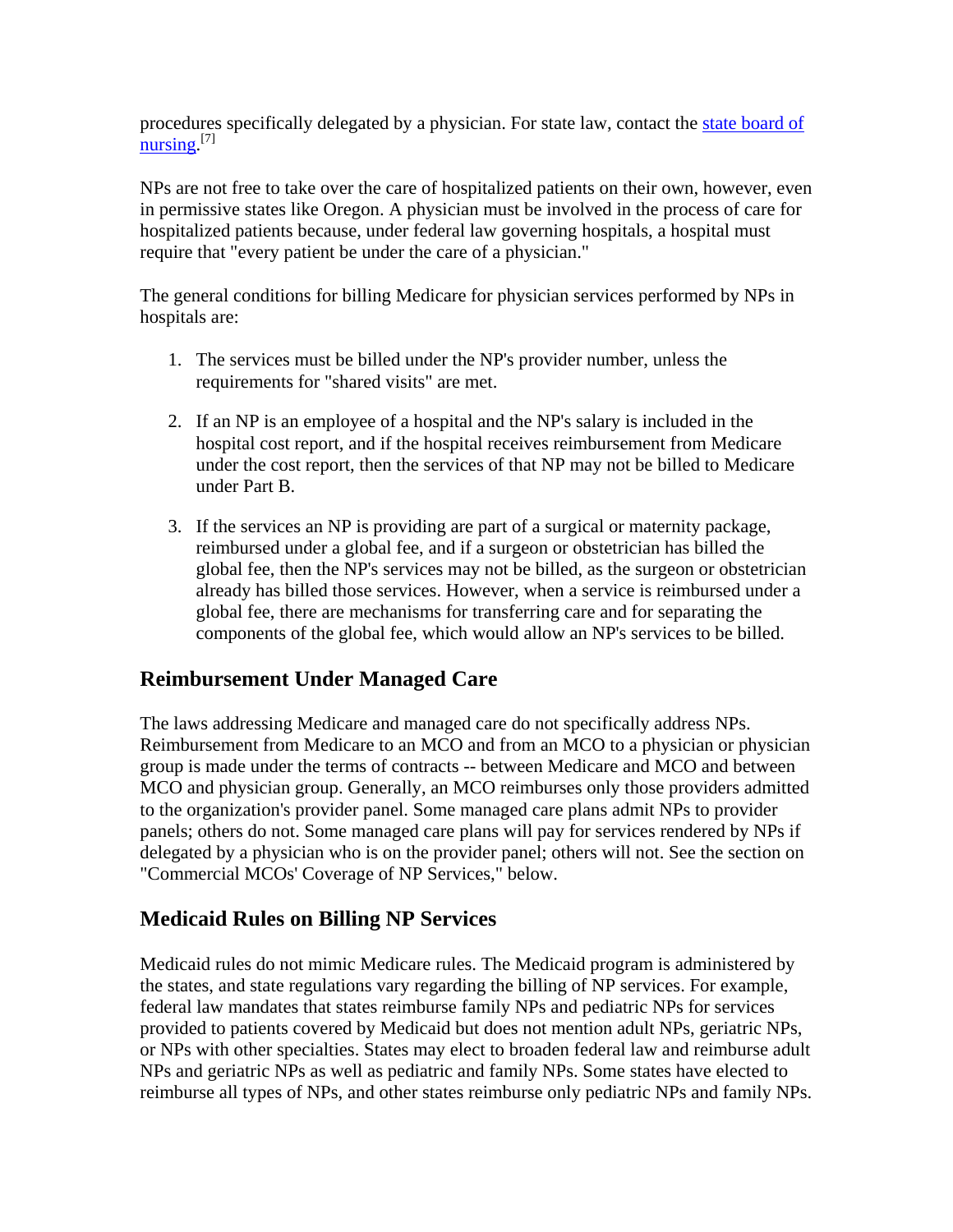Medicaid reimbursement is further complicated by the fact that many Medicaid recipients are enrolled in managed care plans. Managed care plans are subject to state laws but, in general, may make their own policies regarding reimbursement.

# **Billing NP Services Under Medicaid Fee-for-Service**

An NP who has a Medicaid provider number may bill Medicaid on a fee-for-service basis for physician services provided to a patient covered by Medicaid if the patient is not enrolled in a managed care plan. In most states, Medicaid pays NPs 100% of the physician's fee. In some states, Medicaid reimburses NPs at a reduced rate. For details of each state's policies, contact the state Medicaid agency.

# **NP Reimbursement and Medicaid Managed Care Plans**

If a patient is enrolled in a Medicaid managed care plan, the plan's policies and contracts will determine who may be reimbursed for physician services. In general, managed care plans reimburse only those providers admitted to the plan's provider panel. Medicaid MCO policies on empanelment of NPs vary and include:

- 1. Admitting NPs to provider panels; and
- 2. Declining to admit NPs to provider panels but allowing NPs to provide services for patients on a physician's panel.

A practice wishing to have an NP admitted to a managed care provider panel must query each managed care plan regarding its policies.

### **Billing Commercial Indemnity Insurers for NP Services**

Indemnity insurers reimburse healthcare providers on a fee-for-service basis. Each company has its own policy regarding reimbursement of NP-provided services. The policies vary and include:

- 1. Payment at the same rate as physicians without requirement for admission to a provider panel;
- 2. Payment at a reduced rate;
- 3. Payment for NP-provided services when billed under a physician employer's name; and
- 4. Denial of payment for services provided by NPs.

Some states' laws require commercial indemnity insurers to reimburse NPs for physician services. Other states' laws are silent on the matter. Commercial insurers may adopt Medicare's rules and guidelines on billing NP services, or they may adopt completely